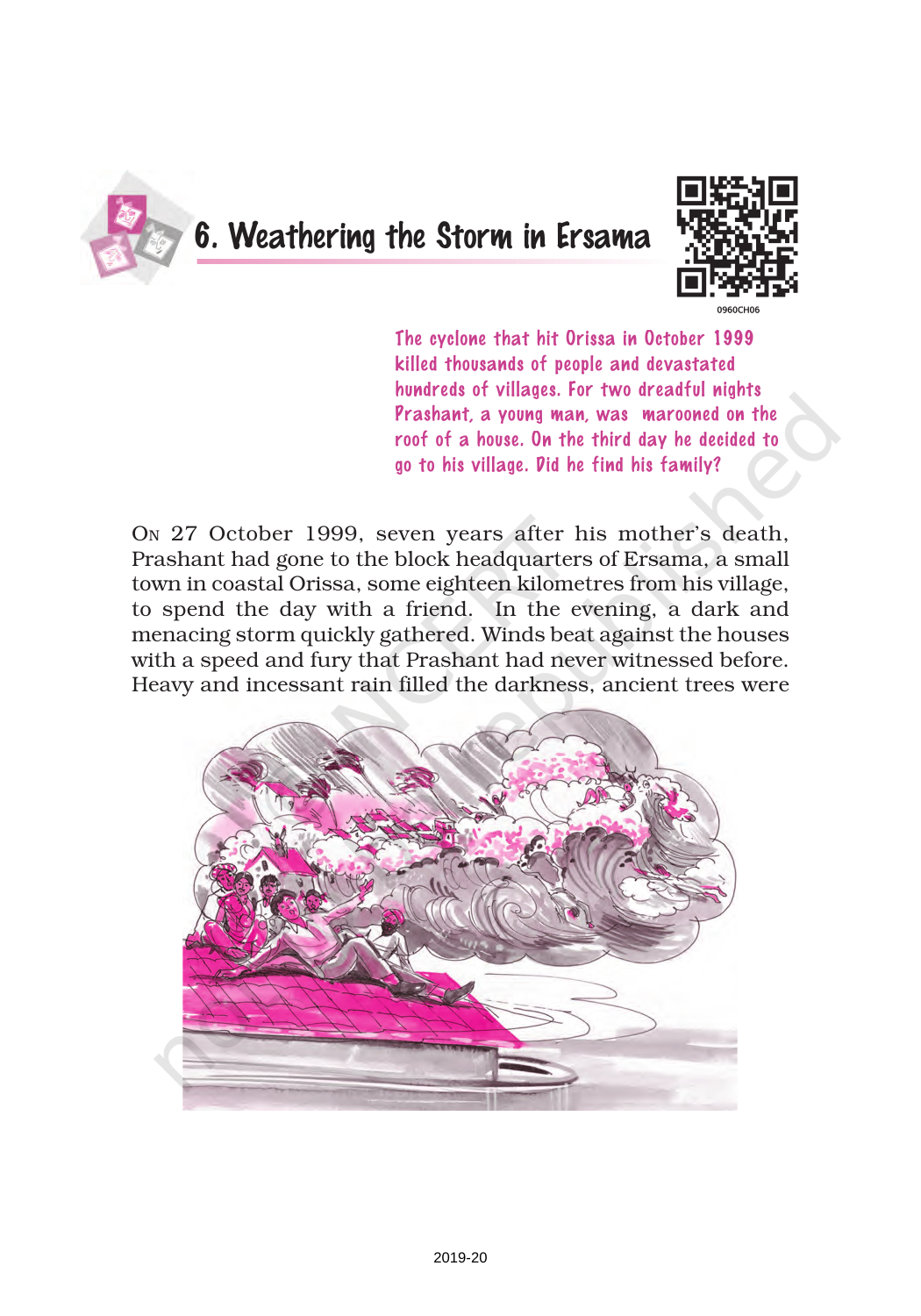uprooted and crashed to the earth. Screams rent the air as people and houses were swiftly washed away. The angry waters swirled into his friend's house, neck deep. The building was of brick and mortar and was strong enough to survive the devastation of the wind's velocity of 350 km per hour. But the cold terror of the family grew with the crashing of trees that had got uprooted and fallen on their house, some time in the middle of the night, damaging its roof and walls.

The crazed destruction wrought by the cyclone and the surge of the ocean continued for the next thirty-six hours, although wind speeds had reduced somewhat by the next morning. To escape the waters rising in the house, Prashant and his friend's family had taken refuge on the roof. Prashant will never forget the shock he experienced at his first glimpse of the devastation wrought by the super cyclone, in the grey light of the early morning. A raging, deadly, brown sheet of water covered everything as far as the eye could see; only fractured cement houses still stood in a few places. Bloated animal carcasses and human corpses floated in every direction. All round even huge old trees had fallen. Two coconut trees had fallen on the roof of their house. This was a blessing in disguise, because the tender coconuts from the trees kept the trapped family from starving in the several days that followed.

For the next two days, Prashant sat huddled with his friend's family in the open on the rooftop. They froze in the cold and incessant rain; the rain water washed away Prashant's tears. The only thought that flashed through his mind was whether his family had survived the fury of the super cyclone. Was he to be bereaved once again?

Two days later, which seemed to Prashant like two years, the rain ceased and the rain waters slowly began to recede. Prashant was determined to seek out his family without further delay. But the situation was still dangerous, and his friend's family pleaded with Prashant to stay back a little while longer. But Prashant knew he had to go.

He equipped himself with a long, sturdy stick, and then started on his eighteen-kilometre expedition back to his village through the swollen flood waters. It was a journey he would never forget. He constantly had to use his stick to locate the road, to determine



38 / Moments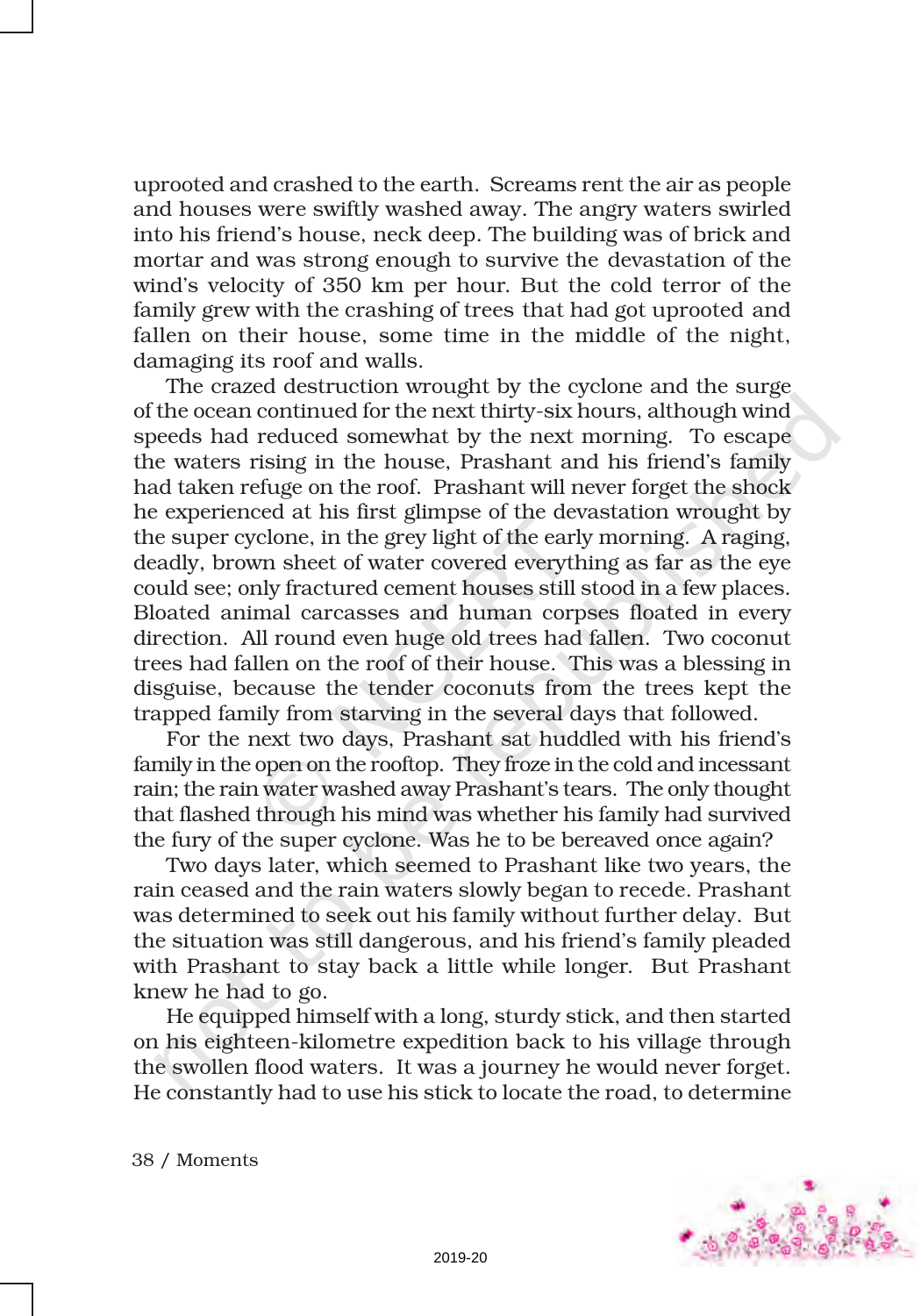

where the water was most shallow. At places it was waist deep, and progress was slow. At several points, he lost the road and had to swim. After some distance, he was relieved to find two friends of his uncle who were also returning to their village. They decided to move ahead together.

As they waded through the waters, the scenes they witnessed grew more and more macabre. They had to push away many human bodies — men, women, children — and carcasses of dogs, goats and cattle that the current swept against them as they moved ahead. In every village that they passed, they could barely see a house standing. Prashant now wept out loud and long. He was sure that his family could not have survived this catastrophe.

Eventually, Prashant reached his village, Kalikuda. His heart went cold. Where their home once stood, there were only remnants of its roof. Some of their belongings were caught, mangled and twisted in the branches of trees just visible above the dark waters. Young Prashant decided to go to the Red Cross shelter to look for his family.

Among the first people he saw in the crowd was his maternal grandmother. Weak with hunger, she rushed to him, her hands outstretched, her eyes brimming. It was a miracle. They had long given him up for dead.

Quickly word spread and his extended family gathered around him, and hugged him tight in relief. Prashant anxiously scanned the motley, battered group. His brother and sister, his uncles and aunts, they all seemed to be there.



Weathering the Storm in Ersama/ 39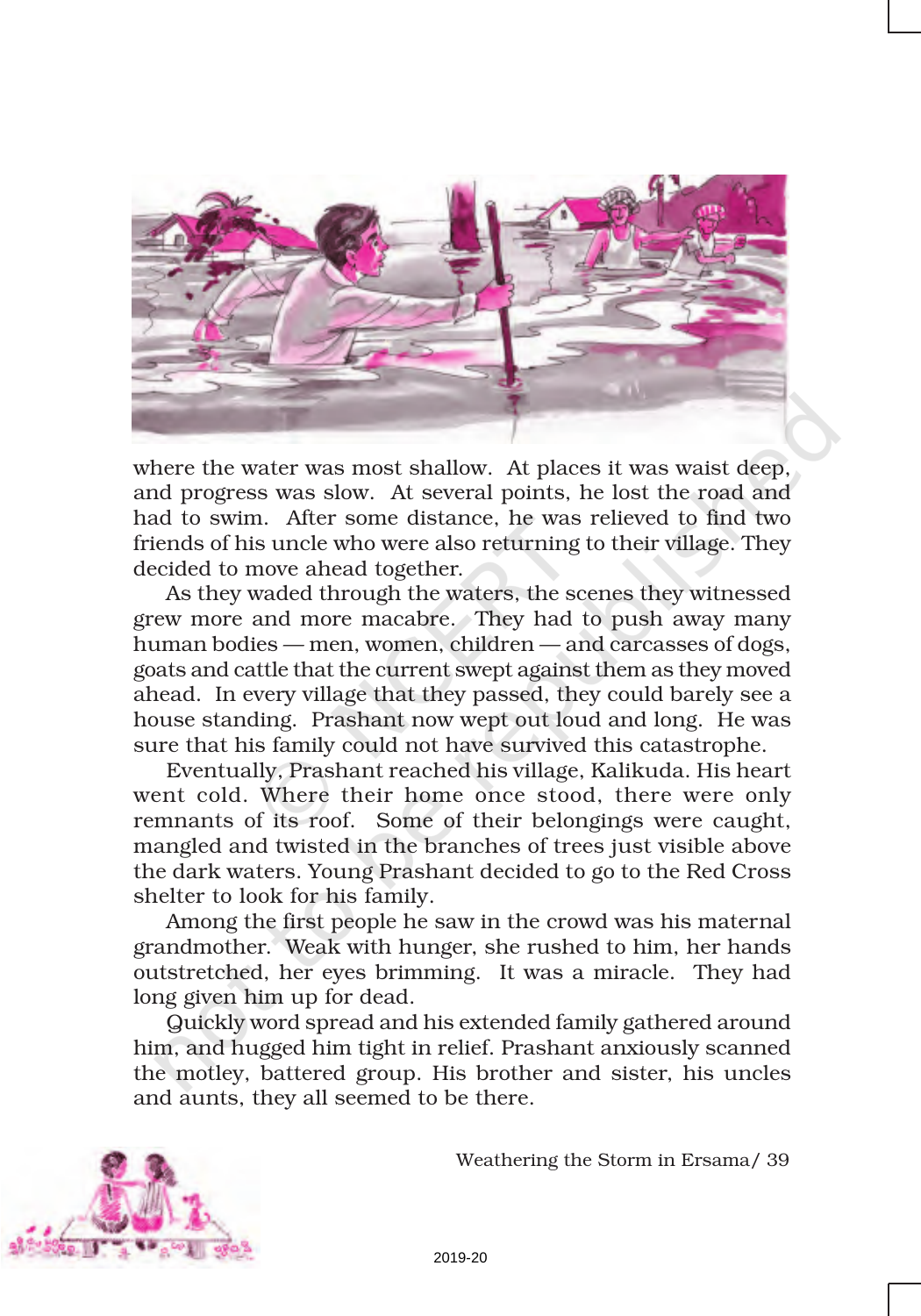By the next morning, as he took in the desperate situation in the shelter, he decided to get a grip over himself. He sensed a deathly grief settling upon the 2500 strong crowd in the shelter. Eighty-six lives were lost in the village. All the ninety-six houses had been washed away. It was their fourth day at the shelter. So far they had survived on green coconuts, but there were too few to go around such a tumult of people.



Prashant, all of nineteen years, decided to step in as leader of his village, if no one else did. He organised a group of youths and elders to jointly pressurise the merchant once again to part with his rice. This time the delegation succeeded and returned triumphantly, wading through the receding waters with food for the entire shelter. No one cared that the rice was already rotting. Branches from fallen trees were gathered to light a reluctant and slow fire, on which to cook the rice. For the first time in four days, the survivors at the cyclone shelter were able to fill their bellies. His next task was to organise a team of youth volunteers to clean the shelter of filth, urine, vomit and floating carcasses, and to tend to the wounds and fractures of the many who had been injured.

On the fifth day, a military helicopter flew over the shelter and dropped some food parcels. It then did not return. The youth task force gathered empty





40 / Moments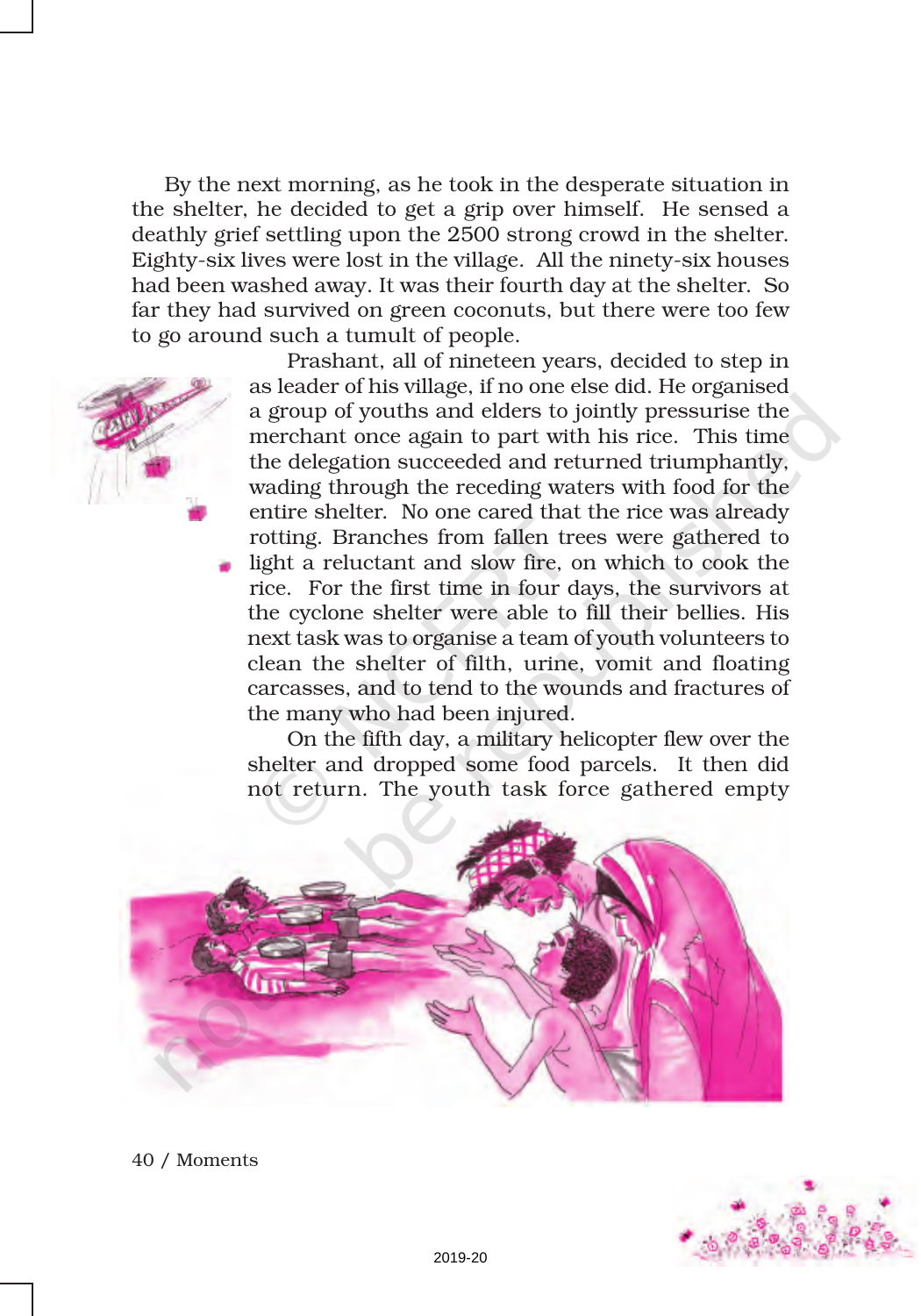utensils from the shelter. Then they deputed the children to lie in the sand left by the waters around the shelter with these utensils on their stomachs, to communicate to the passing helicopters that they were hungry. The message got through, and after that the helicopter made regular rounds of the shelter, airdropping food and other basic needs.

Prashant found that a large number of children had been orphaned. He brought them together and put up a polythene sheet shelter for them. Women were mobilised to look after them, while the men secured food and materials for the shelter.

As the weeks passed, Prashant was quick to recognise that the women and children were sinking deeper and deeper in their



grief. He persuaded the women to start working in the food-forwork programme started by an NGO, and for the children he organised sports events. He himself loved to play cricket, and so he organised cricket matches for children. Prashant engaged, with other volunteers, in helping the widows and children to pick up the broken pieces of their lives. The initial government plan was to set up institutions for orphans and widows. However, this step was successfully resisted, as it was felt that in such institutions, children would grow up without love, and widows



Weathering the Storm in Ersama/ 41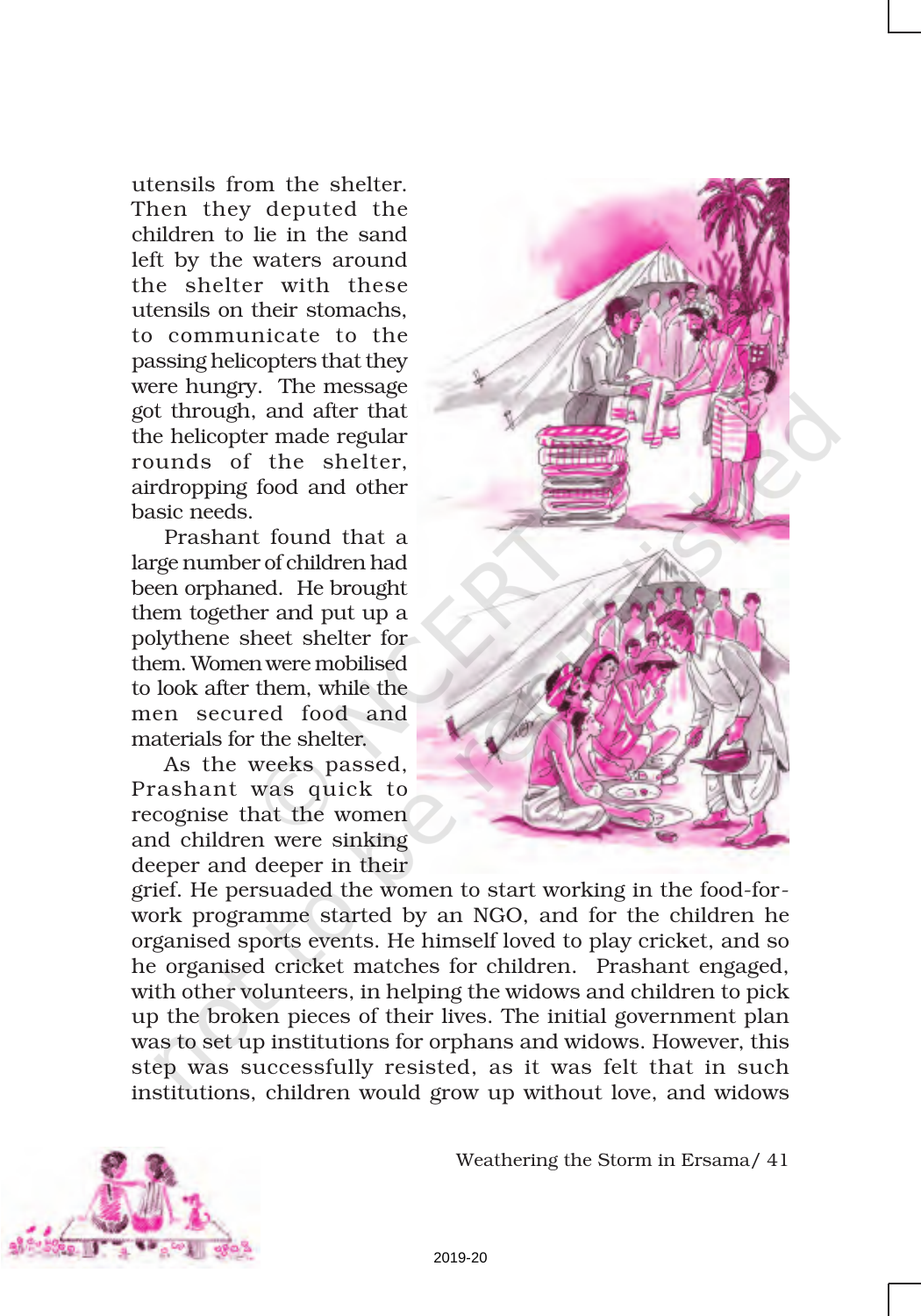would suffer from stigma and loneliness. Prashant's group believed orphans should be resettled in their own community itself, possibly in new foster families made up of childless widows and children without adult care.

It is six months after the devastation of the super cyclone. This time Prashant's wounded spirit has healed simply because he had no time to bother about his own pain. His handsome, youthful face is what the widows and orphaned children of his village seek out most in their darkest hour of grief.

HARSH MANDER

## **Glossary**

menacing: dangerous and harmful incessant: unceasing; continual swirled: moved or flowed along with a whirling motion carcasses: dead bodies of animals **bereaved:** lost a close relation or friend through his/her death **remnants:** small remaining quantities **motley:** disparate; varied in appearance or character **tumult:** uproar of a disorderly crowd

## THINK ABOUT IT

- 1. What havoc has the super cyclone wreaked in the life of the people of Orissa?
- 2. How has Prashant, a teenager, been able to help the people of his village?
- 3. How have the people of the community helped one another? What role do the women of Kalikuda play during these days?
- 4. Why do Prashant and other volunteers resist the plan to set up institutions for orphans and widows? What alternatives do they consider?



42 / Moments